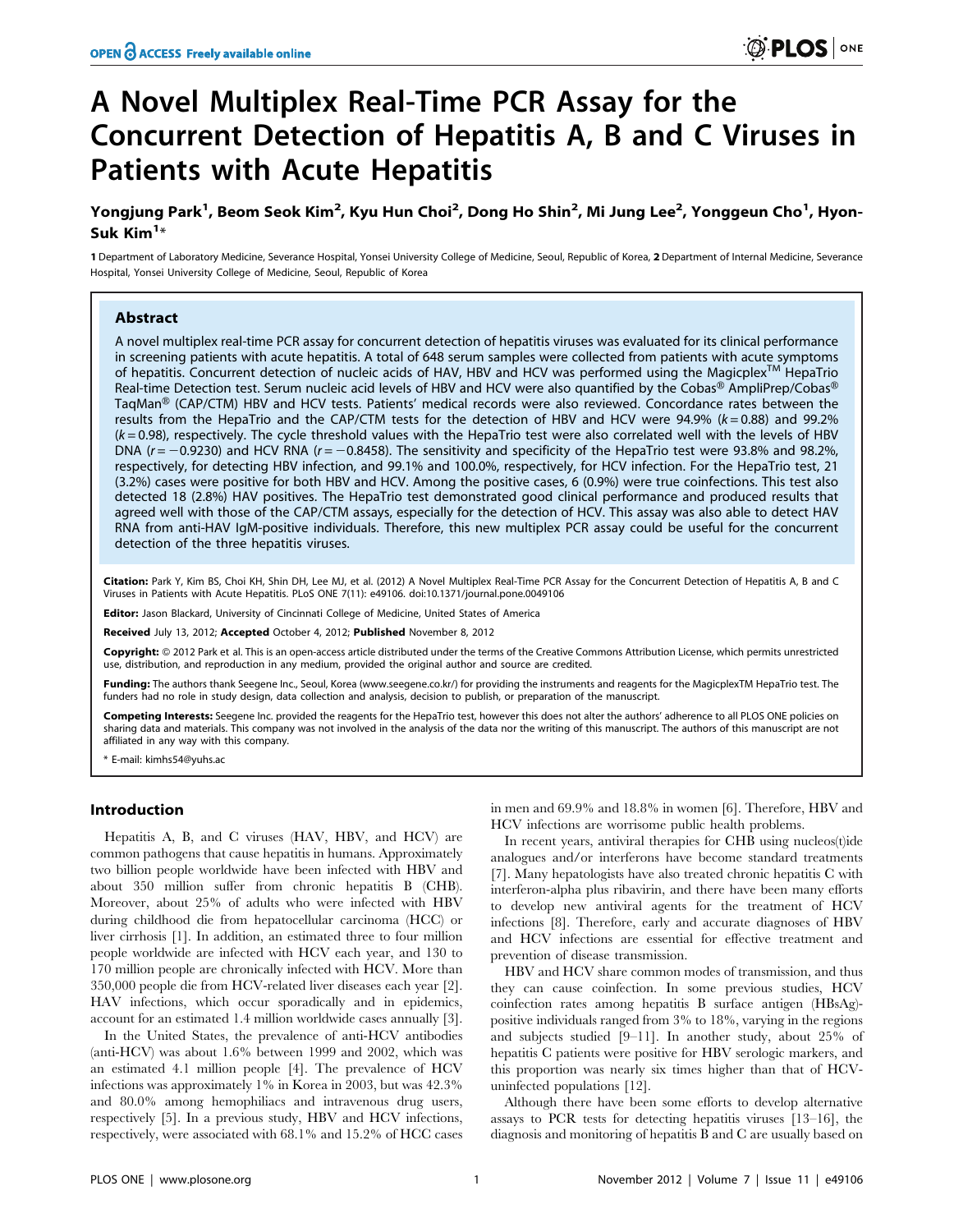PCR assays. In this context, a multiplex PCR assay for the concurrent detection of hepatitis viruses would be useful in screening for hepatitis virus infections as well as in detecting coinfection with different types of hepatitis viruses. Recently, the Korea Food and Drug Administration approved a multiplex realtime PCR test for use as an *in vitro* diagnostic test for the concurrent detection of HAV, HBV, and HCV. In this study, we evaluated the clinical performance of this novel multiplex PCR assay. We also assessed the clinical performance of this assay in screening for hepatitis from an independent high-risk population of blood-borne infections.

# Materials and Methods

#### 1. Ethics Statement

The Institutional Review Board (IRB) of Severance hospital approved this study. Obtaining informed consents from the enrolled subjects was exempted by the IRB because this study was retrospectively performed by analyzing medical records and assaying stored residual specimens that had been requested for hepatitis virus PCR assays, and no additional specimen was collected from the subjects.

# 2. Samples

Between January 2009 and December 2011, a total of 648 serum samples, which were requested for the HBV or HCV PCR assay, were collected from patients who presented with current or recent past non-specific symptoms of hepatitis and/or who showed unexplained abnormal serum levels of liver enzymes but did not have a previous history of either hepatitis A, B or C at Severance Hospital, Yonsei University College of Medicine. All the samples were aliquoted and stored at  $-70^{\circ}$ C within 1 hour after arrival. Concurrent detection of HAV, HBV, and HCV from all 648 samples was performed using the Magicplex<sup>TM</sup> HepaTrio Realtime Detection (HepaTrio) test (Seegene Inc., Seoul, Korea). The results of previous PCR tests for the respective samples were blinded during the entire assay process of the HepaTrio test.

#### 3. Multiplex Real-time PCR Assay

The HepaTrio test is a commercial semi-automated nested multiplex real-time PCR assay, which uses four kinds of fluorophores for the concurrent detection of amplicons from HAV, HBV, HCV, and the Whole Process Control material (WPC). This assay utilizes a unique technology, Dual Priming Oligonucleotide ( $\text{DPO}^{\text{TM}}$ ). The DPO is composed of a longer 5<sup>7</sup>segment (stabilizer), a shorter 3'-segment (determiner), and a poly (I) linker that bridges these two segments. The linker generates a bubble-like structure which itself is not involved in priming, but separates out the two parts of the primer to assign the two primer segments to distinct annealing properties: stable priming and target-specific extension. This allows blocking of extension of nonspecifically primed templates and improves the PCR specificity [17,18]. The target of the primers for the amplification of HAV and HCV is  $5'$ -untranslated regions (UTR), which are known to be highly conserved among the genotypes, especially genotypes 1 to 6 in the case of HCV, and the target region of HBV is  $N$ terminal of S gene, which is also known as highly conserved along with genotypes A to H and unrelated with drug resistance mutations of HBV.

Nucleic acids were eluted from 500  $\mu$ L of sample to 100  $\mu$ L of solution using the MICROLAB® STARlet automated purification system (Hamilton Company USA, Reno, NV, USA). Reverse transcription PCR comprising 45 cycles was performed using the Magicplex<sup>TM</sup> HepaTrio Amplification kit (Seegene, Inc.) and the amplified products were analyzed by 20 cycles of real-time PCR using the MagicplexTM HepaTrio Real-time Detection kit (Seegene Inc.) and the CFX96TM Real-Time PCR Detection System (Bio-Rad Laboratories, Inc., Hercules, CA, USA). The fluorescene signal from PCR amplification was automatically interpreted to the result by using the CFX Manager<sup>TM</sup> software version 2.1 (Bio-Rad Laboratories, Inc.) based on the pre-assigned experiment protocol and cutoff cycle threshold values (Ct) suggested by the manufacturer as 10.0, 14.0, and 12.0, respectively, for HAV, HBV, and HCV. Samples showing Ct of equal or less than these values were regarded as positive for the nucleic acids of the respective viruses. To ensure that all assay processes were properly performed, the WPC provided with the assay kit was added to the samples before the nucleic acid extraction, and the results were regarded as valid when the Ct for the WPC was equal to or less than 5.0. The whole assay process was repeated when the result for WPC was invalid. Positive and negative control materials provided with the HepaTrio kits were also included in each test batch.

### 4. Viral Load Quantification

Levels of HBV DNA and HCV RNA in the same specimens were quantified using the Cobas® AmpliPrep/Cobas® TaqMan® (CAP/CTM) HBV Test v2.0 and the CAP/CTM HCV test (Roche Molecular Diagnostics, Pleasanton, CA, USA), respectively, which are fully automated real-time PCR assays. All assays were performed according to the manufacturer's instructions. The lower and upper detection limits of the CAP/CTM HBV test are 20 IU/mL and  $1.7\times10^8$  IU/mL HBV DNA, respectively, and those of the CAP/CTM HCV test are 15 IU/mL and  $6.9\times10^{7}$  IU/mL HCV RNA, respectively. Results below the lower detection limits were considered negative.

#### 5. Other Assays

HBsAg, antibodies to HBsAg (anti-HBs) and antibodies to HBV core antigen (anti-HBc) in a serum sample were detected using an ARCHITECT<sup>®</sup> i4000SR analyzer with respective assay reagents (Abbott Laboratories, Abbott Park, IL, USA). Anti-HCV was detected using the  $Cobas^{\circledR}$  e 411 automated immunoassay analyzer with the Elecsys® Anti-HCV reagent kit (Roche Diagnostics GmbH, Mannheim, Germany). The presence of IgM antibodies to HAV (anti-HAV IgM) in a sample was determined using the Vitros® 3600 Immunodiagnostic System with an anti-HAV IgM reagent kit (Ortho-Clinical Diagnostics, Johnson & Johnson Co., Buckinghamshire, UK). Serum levels (IU/L or mg/dL) of aspartate aminotransferase (AST), alanine aminotransferase (ALT), alkaline phosphatase (ALP) and total bilirubin were measured by the Hitachi 7600 DDP modular chemistry analyzer (Hitachi High-Technologies Co., Tokyo, Japan). Normal upper reference limits for AST and ALT in our laboratory were 34 and 46 IU/L, respectively. HCV genotypes were determined by the LINEAR ARRAY HCV Genotyping test (Roche Molecular Diagnostics).

#### 6. Diagnostic Accuracy Criteria

The 'diagnostic accuracy criteria' [19], used to determine whether patients were infected with HBV or HCV, were based on following criteria. When the results of the HepaTrio and the CAP/CTM tests for HBV or HCV were concordant, they were regarded as true-positive or -negative. When there were discrepancies between the HepaTrio and CAP/CTM test results, the true diagnosis was determined by retrospective blind review of the patient's medical records, including assessment of repetitive serologic and PCR test results between one month before and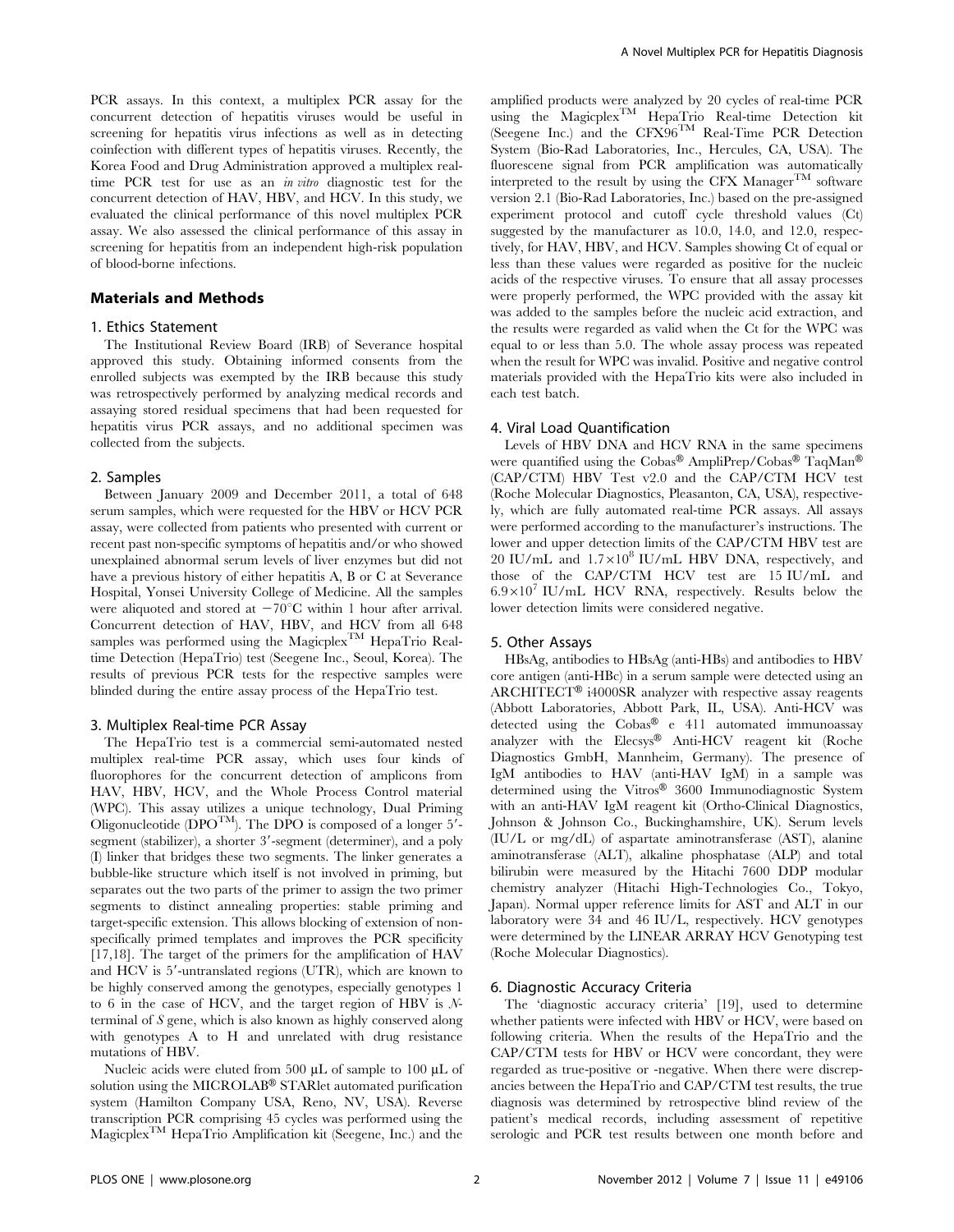after sample collection. Patients were considered uninfected with HBV when they were repetitively negative for HBsAg and HBV DNA and either positive for anti-HBs or negative for anti-HBc along with normal serum aminotransferase levels. The patients were also considered uninfected with HCV when the anti-HCV assays as well as follow-up CAP/CTM HCV tests were all repetitively negative along with normal serum aminotransferase levels. When a patient could not be classified based on the serologic and PCR test results, the diagnosis was determined to be 'indeterminate' and was excluded from estimating clinical performance.

# 7. Validation of the Clinical Performance of the HepaTrio Test

To validate the clinical performance of the HepaTrio test for detecting HBV and HCV infections from a population with high risk of blood-borne infections, a total of 100 serum samples were collected from sequential patients who visited Severance Hospital to receive regular hemodialysis between January and February 2012. All the samples were assayed using the HepaTrio test. Retrospective blind reviews of the medical records for all those patients were performed. A patient was regarded as having true HBV infection when a sample drawn between one month prior and after the sample collection for this study was positive for HBV DNA by the CAP/CTM HBV test, at the same time, HBsAg and anti-HBs were respectively positive and negative two or more times. Patients were considered to be not infected with HBV either when two or more of the HBsAg and anti-HBs assays were negative and positive, respectively, concurrent with normal serum aminotransferase levels, or when two or more of the HBsAg and anti-HBc assay results were all negative and serum aminotransferase levels were normal during the most recent three months.

A patient was defined as having true HCV infection if HCV RNA was detected by the CAP/CTM HCV test in a sample collected during one month before and after the specimen used in this study was drawn, concurrent with two or more positive results on anti-HCV assays. The patients were regarded as uninfected with HCV when two or more results of the anti-HCV assay were negative during the most recent three months, with normal serum aminotransferase levels.

#### 8. Statistical Analysis

Analyse-it Method Evaluation Edition version 2.27 software (Analyse-it Software Ltd., City West Business Park, Leeds, UK) was used for all statistical analyses. The concordance rate and kappa coefficient  $(k)$  with its 95% confidence interval (CI) were calculated to estimate the concordance between the results of different assays. Correlation coefficients (r) between the Ct obtained by the HepaTrio test and viral loads quantified by the CAP/CTM assays were assessed by the Spearman's rank test. Sensitivities, specificities and their respective 95% CIs were calculated based on the 'diagnostic accuracy criteria' described above. Pairwise comparison of HCV RNA levels between the HCV genotype groups were performed using Kruskal-Wallis test with Bonferroni correction to compensate alpha statistical error from multiple comparisons. A P-value of less than 0.05 was considered significant.

# Results

#### 1. Subject Characteristics

The total of 648 patients suspected of having acute hepatitis included 340 males (52.5%) and 308 females (47.5%). The median age of the subjects was 54.1 years (first to third quartiles, 42.1 to 65.0 years). Median serum levels of ALT, AST, ALP and total bilirubin at the patient's first visit were 112.0 IU/L (first to third quartiles, 66.0 to 227.3 IU/L; maximum 7,827 IU/L), 94.0 IU/L (first to third quartiles, 56.7 to 192.0 IU/L; maximum 9,423 IU/ L), 70.0 IU/L (first to third quartiles, 56.9 to 94.0 IU/L; maximum 427 IU/L), and 0.9 mg/dL (first to third quartiles, 0.6 to 1.3 mg/dL; maximum 28.1 mg/dL), respectively.

Infections with one or more types of hepatitis virus were identified in all subjects (Figure 1). The median HBV DNA concentration in the 194 cases of true HBV infection was  $2.35 \times 10^4$  IU/mL (first to third quartiles,  $6.13 \times 10^2$  to  $1.75 \times 10^7$  IU/mL), and the median Ct in the HepaTrio test was 4.89 (first to third quartiles, of 3.66 to 7.27). In addition, the median level of HCV RNA in the 459 cases of true HCV infection was  $1.51\times10^6$  IU/mL (first to third quartiles,  $2.04\times10^5$  to  $5.32\times10^6$  IU/mL), and the median Ct in the HepaTrio test for these patients was 4.15 (first to third quartiles, 3.56 to 4.88). Among the HCV infection cases, 311 samples were genotyped for HCV, and 163 (52.4%), 133 (42.8%), and 15 (4.8%) of them were genotype 1, 2, and 3, respectively. Median HCV RNA level of cases infected with HCV genotype 1 was  $2.45 \times 10^6$  IU/mL (first to third quartiles,  $6.54 \times 10^5$  to  $6.32 \times 10^6$  IU/mL) and was higher than those with genotype 2 (median,  $9.78 \times 10^5$  IU/mL; first to third quartiles,  $1.25 \times 10^5$  to  $3.73 \times 10^6$  IU/mL;  $P = 0.0006$ ) and genotype 3 (median,  $1.24 \times 10^5$  IU/mL; first to third quartiles,  $4.88 \times 10^4$  to  $2.85 \times 10^5$  IU/mL; P<0.0001). HCV RNA levels were also higher in genotype 2 infections than in genotype 3 infections  $(P = 0.0195)$ .

# 2. Concordance between the Test Results

Agreement between the results from the HepaTrio and the CAP/CTM tests is presented in Table 1. The results from the HepaTrio test for detecting HBV DNA or HCV RNA agreed with those from the CAP/CTM HBV or HCV test in 94.9% and 99.2% of all 648 cases, respectively. Detailed results for the discrepant cases between the CAP/CTM and the HepaTrio tests are summarized in Table 2.

Figure 2 illustrates the correlation between the Ct from the HepaTrio test and viral load quantified by the CAP/CTM assays. The Ct from the HepaTrio test was inversely correlated with the serum level of HBV DNA  $(r=-0.9230)$  and HCV RNA  $(r = -0.8458)$ .

# 3. Clinical Performance of the Tests

According to the above-mentioned diagnostic accuracy criteria, all enrolled subjects were classified as true or false HBV and HCV infections, or indeterminate cases (Figure 1). The sensitivity and specificity of the HepaTrio test were 93.8% and 98.2%, respectively, for detecting HBV infections, after excluding the indeterminate cases (Table 3), and were 99.1% and 100.00%, respectively, for detecting HCV infection. The CAP/CTM HBV test showed a sensitivity of 98.5% and a specificity of 99.3% for detecting HBV infection in the same samples. The CAP/CTM HCV assay also demonstrated 100.0% sensitivity and specificity for the diagnosis of HCV infections (Table 3).

# 4. Detection of HBV and HCV Coinfection

The cases in which HBV DNA and HCV RNA were concurrently detected by either or both the HepaTrio and the CAP/CTM assays are summarized in Table 4. The HepaTrio test identified 21 such cases (3.2% of all 648 specimens), and six (0.9%) of them were true coinfections (median Ct for HBV DNA, 9.74; median Ct for HCV RNA, 5.65), and the other seven were false positives for HBV DNA with a median Ct of 13.29 (median Ct for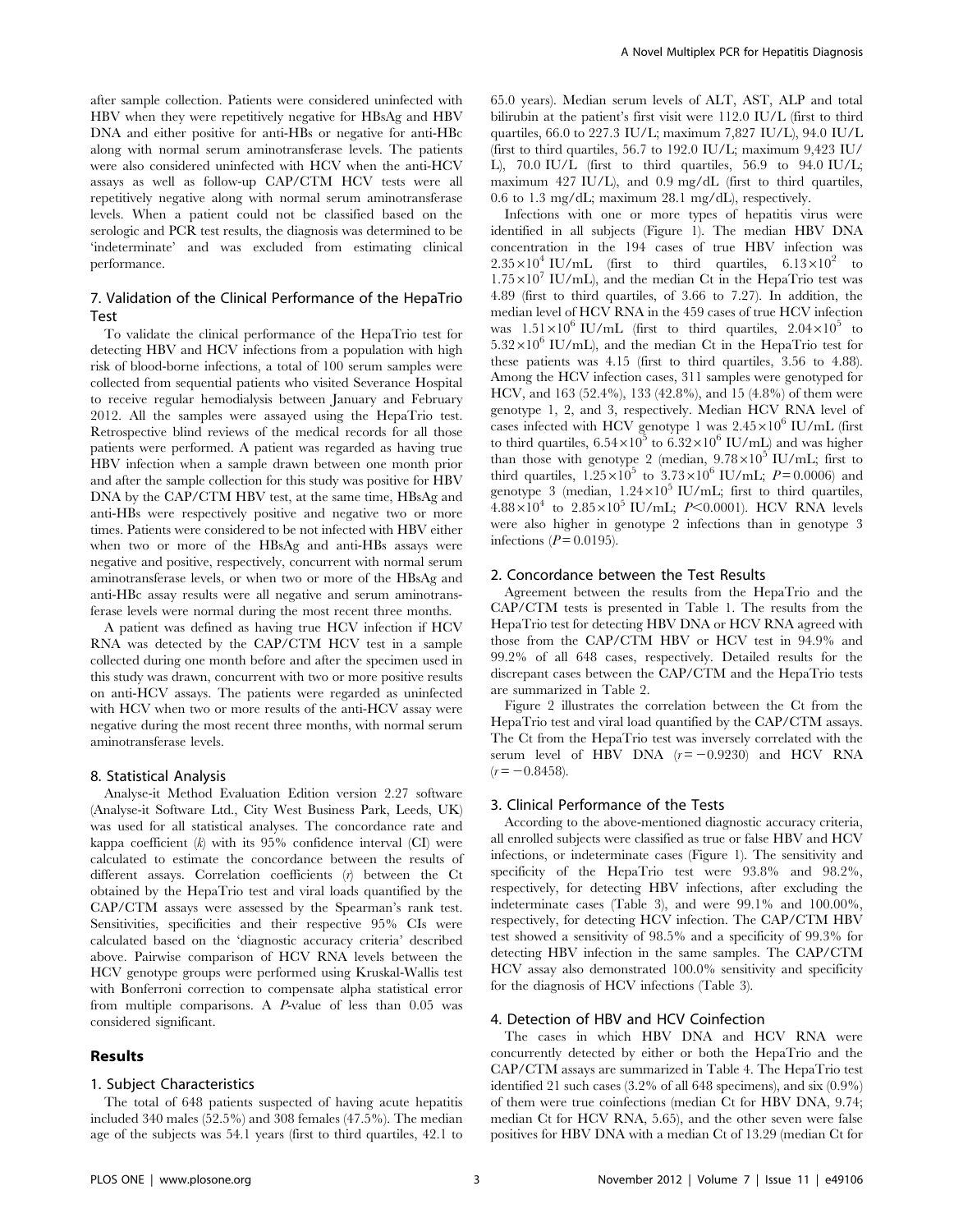

Figure 1. Results of the HepaTrio and the Cobas® AmpliPrep/Cobas® TaqMan® (CAP/CTM) HBV and HCV tests. For discrepant cases between the HepaTrio and the CAP/CTM tests, medical records including the results of serologic tests were reviewed. TP, true positive; FN, false negative; FP, false positive; TN, true negative. doi:10.1371/journal.pone.0049106.g001

HCV RNA, 3.59). HBV and HCV coinfection could not be identified by reviewing the medical records of the remaining eight patients (median Ct for HBV DNA, 12.54; median Ct for HCV RNA, 4.62) (Table 4).

The CAP/CTM HBV and HCV assays yielded eight (1.2% among all 648 cases) results in which HBV DNA and HCV RNA were concurrently detected. Among them, four were true coinfections (median HBV DNA,  $1.52 \times 10^3$  IU/mL; median HCV RNA,  $5.82 \times 10^6$  IU/mL) and the other two were false positives for HBV DNA with results of 225 and 507 IU/mL (HCV RNA,  $1.53 \times 10^6$  and  $1.19 \times 10^4$  IU/mL, respectively). HBV and HCV coinfection could not be determined for the remaining two patients (HBV DNA of 22.0 and 77.8 IU/mL, HCV RNA of  $5.76 \times 10^4$  and  $1.17 \times 10^7$  IU/mL) (Table 4).

In addition, 7 (26.9%) out of 25 cases in which both HBV DNA and HCV RNA were detected by the HepaTrio test and/or by the CAP/CTM assays were true HBV and HCV coinfection, and both the HepaTrio and CAP/CTM tests concurrently indicated coinfection in only three of the seven cases.

# 5. Detection of HAV by the HepaTrio Test

The HepaTrio test detected 18 (2.8% among all 648 cases) positives for HAV RNA (Figure 1), and all of those cases were anti-HAV IgM-positive, except one in which HAV IgM was not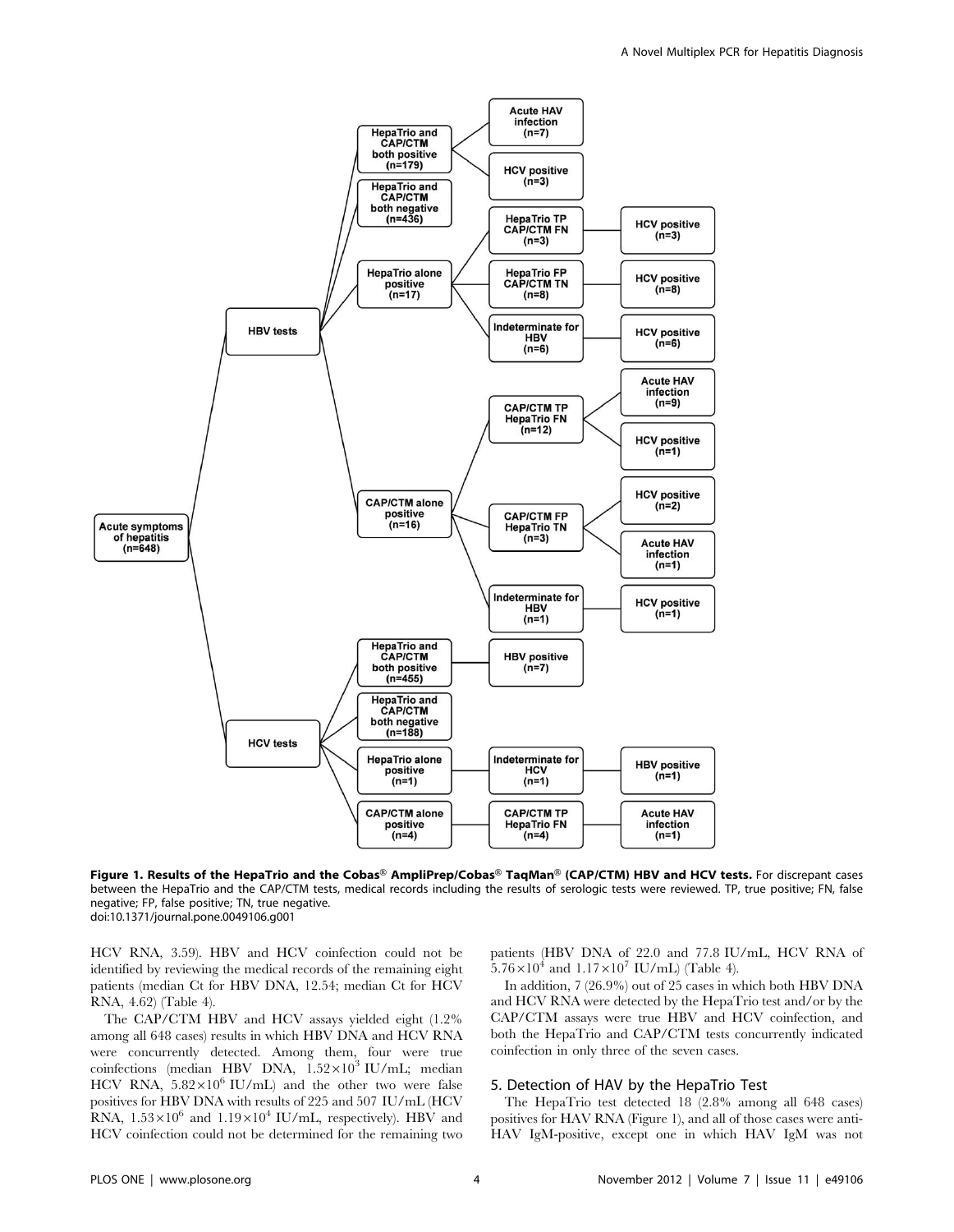Table 1. Agreement between the results of the HepaTrio test and the CAP/CTM HBV and HCV assays.

|                        |                | HepaTrio        |                 |       |                                        |        |                  |            |
|------------------------|----------------|-----------------|-----------------|-------|----------------------------------------|--------|------------------|------------|
| <b>Target</b><br>virus | <b>CAP/CTM</b> | <b>Negative</b> | <b>Positive</b> | Total | Concordance rate (%) Kappa coefficient |        | 95% CI           | $P$ -value |
| <b>HBV</b>             | Negative       | 436             | 17              | 453   |                                        |        |                  |            |
|                        | Positive       | 16              | 179             | 195   |                                        |        |                  |            |
|                        | Total          | 452             | 196             | 648   | 94.91                                  | 0.8791 | 0.8390 to 0.9193 | < 0.0001   |
| <b>HCV</b>             | Negative       | 188             |                 | 189   |                                        |        |                  |            |
|                        | Positive       | 4               | 455             | 459   |                                        |        |                  |            |
|                        | Total          | 192             | 456             | 648   | 99.23                                  | 0.9814 | 0.9652 to 0.9976 | < 0.0001   |

Abbreviations: CAP/CTM, Cobas® AmpliPrep/Cobas® TaqMan®; HBV, hepatitis B virus; HCV, hepatitis C virus; CI, confidence interval. The overall concordance rate between the results from the HepaTrio and the CAP/CTM assays for the detection of HBV along with HCV was 94.14%. doi:10.1371/journal.pone.0049106.t001

assessed. Most of the HAV RNA-positive cases (16 of 18, 88.9%) were acute HAV infection in chronic HBV carriers. The median Ct for HAV RNA in those 18 cases was 4.59, and signals from the amplification of HAV RNA were not detected in any of the remaining 630 samples  $(Ct > 20.0)$ .

# 6. Validation of the Clinical Performance of the HepaTrio Test

A total of 100 samples from hemodialysis patients, which consisted of 53 males and 47 females, were assayed by the HepaTrio test. Median age of the patients was 58.5 years (first to third quartiles, 51.0 to 69.0 years) and median hemodialysis period was 51.5 months (first to third quartiles, 30.8 to  $>66.0$  months).

For this patient group, the clinical performance of the HepaTrio test is summarized in Table 5. The prevalence of HBV and HCV infections was 3.0% and 6.0%, respectively, and there were no HBV and HCV coinfections or HAV infection cases. The median Ct on the HepaTrio test for the three true HBV and six true HCV infection cases was 4.85 and 2.48, respectively. There were seven false positive cases for HBV infection with a median Ct of 9.60, but no false negative cases were found. In addition, there was one false negative case for HCV infection  $(Ct > 20.0)$ , but no false positives.

# **Discussion**

In this study, we evaluated the clinical performance of a novel multiplex real-time PCR assay, which was designed to simultaneously detect HAV, HBV and HCV. Although there have been some studies on multiplex assays for the concurrent detection of HBV, HCV, and human immunodeficiency virus, which are major targets in screening tests for donated blood [20–25], there has been no real-time PCR assay for the concurrent detection of the three common hepatitis viruses. In a study, a flow-cytometric microsphere-based hybridization assay after reverse-transcription

Table 2. Summary of discrepant cases between the HepaTrio and the CAP/CTM assays.

|                            |                   | <b>HBV</b>         |                 | <b>HCV</b>         |                 |                               | Serologic tests <sup>a</sup> |                |            |           |                                            | PCR <sup>b</sup> | <b>Final diagnosis</b> |            |
|----------------------------|-------------------|--------------------|-----------------|--------------------|-----------------|-------------------------------|------------------------------|----------------|------------|-----------|--------------------------------------------|------------------|------------------------|------------|
| <b>Discrepancy</b><br>l in | N(96)<br>of cases | CAP/<br><b>CTM</b> | <b>HepaTrio</b> | CAP/<br><b>CTM</b> | <b>HepaTrio</b> | <b>HepaTrio</b><br><b>HAV</b> | <b>HBsAg</b>                 | Anti-HBc       |            |           | Anti- Anti-<br>Anti-HBs HCV HAV IgM HBVHCV |                  | <b>HBVHCV HAV</b>      |            |
| <b>HBV</b>                 | 2(0.31)           | Pos                | Neg             | Neg                | Neg             | Neg                           | Pos                          | Pos            | Neg        | Neg       | Neg or NT Pos NT                           |                  | Pos Neg                | Neg        |
|                            | 1(0.15)           | Pos                | <b>Neg</b>      | Pos                | Pos             | <b>Neg</b>                    | <b>Neg</b>                   | Pos            | <b>Neg</b> | Pos       | <b>NT</b>                                  | Pos Pos          | Pos Pos                | <b>Neg</b> |
|                            | 9 (1.39)          | Pos                | Neg             | Neg                | Neg             | Pos                           | Pos                          | Pos            | Neg        | Neg       | Pos                                        | Pos NT           | Pos Neg                | Pos        |
|                            | 3(0.46)           | <b>Neg</b>         | Pos             | Pos                | Pos             | <b>Neg</b>                    | <b>Neg</b>                   | Pos            | Neg        | Pos       | Neg or NT Pos Pos                          |                  | Pos Pos                | Neg        |
|                            | 1(0.15)           | Pos                | <b>Neg</b>      | Neg                | Neg             | Pos                           | Neg                          | Pos            | Pos        | Neg       | Pos                                        | Neg NT           | Neg Neg                | Pos        |
|                            | 2(0.31)           | Pos                | <b>Neg</b>      | Pos                | Pos             | <b>Neg</b>                    | <b>Neg</b>                   | Pos            | Pos        | Pos       | Neg or NT Neg Pos                          |                  | <b>Neg Pos</b>         | <b>Neg</b> |
|                            | 7(1.08)           | Neg                | Pos             | Pos                | Pos             | Neg                           | Neg                          | Pos or NT      | Pos        | Pos       | Neg or NT Neg Pos                          |                  | <b>Neg</b> Pos         | Neg        |
|                            | 1(0.15)           | Pos                | <b>Neg</b>      | Pos                | Pos             | <b>Neg</b>                    | <b>NT</b>                    | <b>NT</b>      | <b>NT</b>  | Pos       | <b>NT</b>                                  | NT.<br>Pos       | Ind Pos                | Neg        |
|                            | 6(0.93)           | Neg                | Pos             | Pos                | Pos             | Neg                           | Neg or NT                    | NT             | Pos or NT  | Pos       | Neg or NT                                  | Pos<br>NT        | Ind<br>Pos             | Neg        |
| <b>HCV</b>                 | 2(0.31)           | <b>Neg</b>         | Neg             | Pos                | <b>Neg</b>      | <b>Neg</b>                    | <b>Neg</b>                   | Neg or Pos Pos |            | Pos       | <b>NT</b>                                  | <b>NT</b><br>Pos | Neg Pos                | <b>Neg</b> |
|                            | 1(0.15)           | Neg                | Neg             | Pos                | Neg             | Pos                           | <b>NT</b>                    | <b>NT</b>      | <b>NT</b>  | Pos       | <b>NT</b>                                  | ΝT<br>Pos        | Neg Pos                | Pos        |
|                            | 1(0.15)           | Pos                | Pos             | Neg                | Pos             | <b>Neg</b>                    | Pos                          | Pos            | <b>Neg</b> | <b>NT</b> | <b>NT</b>                                  | Pos NT           | Pos Ind                | <b>Neg</b> |
| HBV and HCV                | (0.15)            | Neg                | Pos             | Pos                | Neg             | Neg                           | Neg                          | Neg            | Pos        | Pos       | Neg                                        | Neg Pos          | <b>Neg Pos</b>         | Neg        |

Abbreviations: CAP/CTM, Cobas® AmpliPrep/Cobas® TaqMan®; HBV, hepatitis B virus; HCV, hepatitis C virus; HAV, hepatitis A virus; PCR, polymerase chain reaction; Pos, positive; Neg, negative; NT, not tested; Ind, indeterminate.

<sup>a</sup>Serologic test results between one month before and after sample collection were referenced when the results were consistent at two or more separated time points.<br>PEollow up CAB/CTM HBV or HCV torts within a month <sup>b</sup>Follow-up CAP/CTM HBV or HCV tests within a month.

doi:10.1371/journal.pone.0049106.t002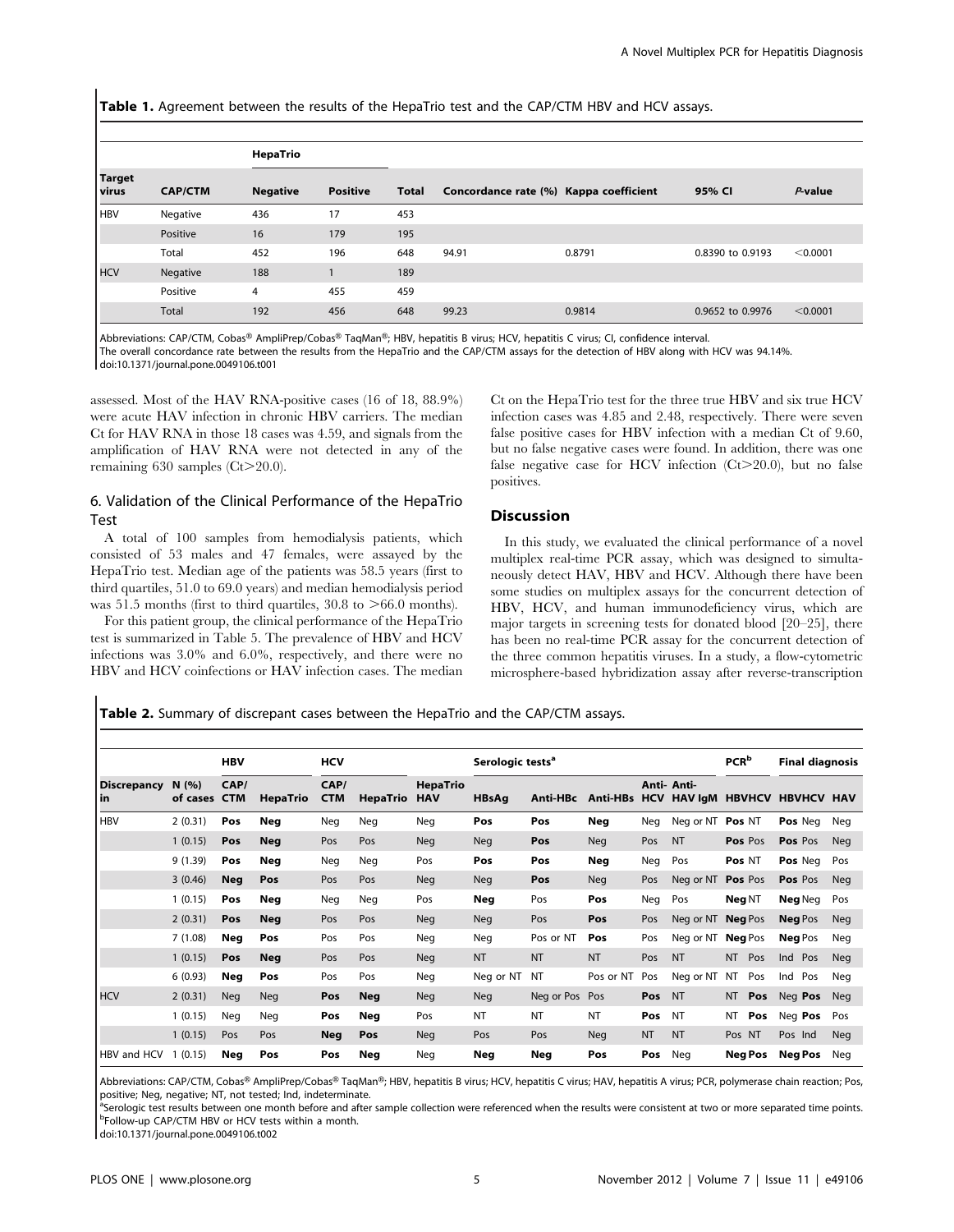

Figure 2. Correlation between cycle threshold (Ct) values on the HepaTrio test and viral concentrations. A. Serum levels of HBV DNA, which were quantified by the Cobas® AmpliPrep/Cobas® TaqMan® (CAP/CTM) HBV assay, correlated well with Ct values on the HepaTrio test (n = 648,  $r = -0.9230$ , 95% confidence interval [CI] = -0.9336 to -0.9107, P<0.0001). B. The correlation coefficient between Ct values on the HepaTrio test and serum HCV RNA concentrations measured by the CAP/CTM HCV assay was  $-0.8458$  (n = 648, 95% CI = -0.8663 to -0.8223, P<0.0001). Filled red circles represent individual values and straight blue lines denote cutoff Ct values of the HepaTrio or lower detection limits of the CAP/CTM assays. ND, not detected.

doi:10.1371/journal.pone.0049106.g002

PCR was developed, and the assay provided a sensitive and specific concurrent detection of HIV, HBV, and HCV from 35 serologically well-established clinical specimens as well as from 20 seronegative blood donor plasma samples [20]. Another study reported that an automated multiplex real-time PCR assay system demonstrated 0.34% of false-positive rate in the concurrent detection of HIV, HBV, and HCV from 55,537 pooled blood donor plasma samples [21]. A qualitative visual DNA chip method combined with multiplex and nested PCR was also developed for the detection of the same three viruses and this assay showed an analytical sensitivity of around 1 pg of viral DNA [22]. More recently, another assay utilizing transcription-mediated amplification (TMA) and chemiluminescent detection principles demonstrated a specificity of greater than 99% in the detection of the three viruses from 740 seronegative samples [25]. Although these assays utilized different methods, reports on the assays mainly focused on the evaluation of the specificity and analytical

sensitivity, since they were developed for screening donated blood. Meanwhile, our study's main focus was on the evaluation on the clinical sensitivity and specificity of the new multiplex real-time PCR assay using clinical samples.

Since the efficacies of methods for amplifying DNA and RNA from different viruses would be hard to equalize, developing a multiplex PCR assay could be very challenging. The HepaTrio test is novel in that it is performed by multiplex reverse transcription real-time PCR to detect the three common hepatitis viruses. This assay utilizes two distinctive features, the Real Amplicon Detection (READ) and the previously mentioned DPO technology. The READ is a type of real-time PCR which utilizes a different technique from conventional fluorescence detection methods used in other real-time PCR assays. The manufacture of the HepaTrio suggests that the READ technology enables early detection of amplicons, thus the Ct from the HepaTrio tests in our data was generally lower than that from a conventional real-time

| <b>Table 3.</b> Sensitivities and specificities of the HepaTrio test and the CAP/CTM assays for detecting HBV and HCV infections |  |  |
|----------------------------------------------------------------------------------------------------------------------------------|--|--|
|                                                                                                                                  |  |  |

| <b>Target virus</b> | Assay                    | Sensitivity (%) | 95% CI (%)      | Specificity (%) | 95% CI (%)      |
|---------------------|--------------------------|-----------------|-----------------|-----------------|-----------------|
| <b>HBV</b>          | CAP/CTM HBV <sup>a</sup> | 98.45           | 95.55 to 99.68  | 99.33           | 98.05 to 99.86  |
|                     | CAP/CTM HBV <sup>b</sup> | 98.46           | 95.57 to 99.68  | 99.34           | 98.08 to 99.86  |
|                     | HepaTrio <sup>a</sup>    | 93.81           | 89.44 to 96.76  | 98.21           | 96.50 to 99.22  |
|                     | HepaTrio <sup>b</sup>    | 94.00           | 89.75 to 96.86  | 98.21           | 96.51 to 99.23  |
| <b>HCV</b>          | CAP/CTM HCV <sup>a</sup> | 100.00          | 99.20 to 100.00 | 100.00          | 98.06 to 100.00 |
|                     | CAP/CTM HCV <sup>b</sup> | 100.00          | 99.20 to 100.00 | 100.00          | 98.07 to 100.00 |
|                     | HepaTrio <sup>a</sup>    | 99.13           | 97.78 to 99.76  | 100.00          | 98.06 to 100.00 |
|                     | HepaTrio <sup>b</sup>    | 99.13           | 97.79 to 99.76  | 100.00          | 98.06 to 100.00 |

Abbreviations: CAP/CTM, Cobas® AmpliPrep/Cobas® TaqMan®; HBV, hepatitis B virus; HCV, hepatitis C virus; CI, confidence interval.

<sup>a</sup>Sensitivity and specificity were calculated after excluding the cases with indeterminate final diagnosis (See Table 2).

<sup>b</sup>The diagnostic performance was estimated on the assumption that the evaluated assay yielded correct results for the indeterminate cases. doi:10.1371/journal.pone.0049106.t003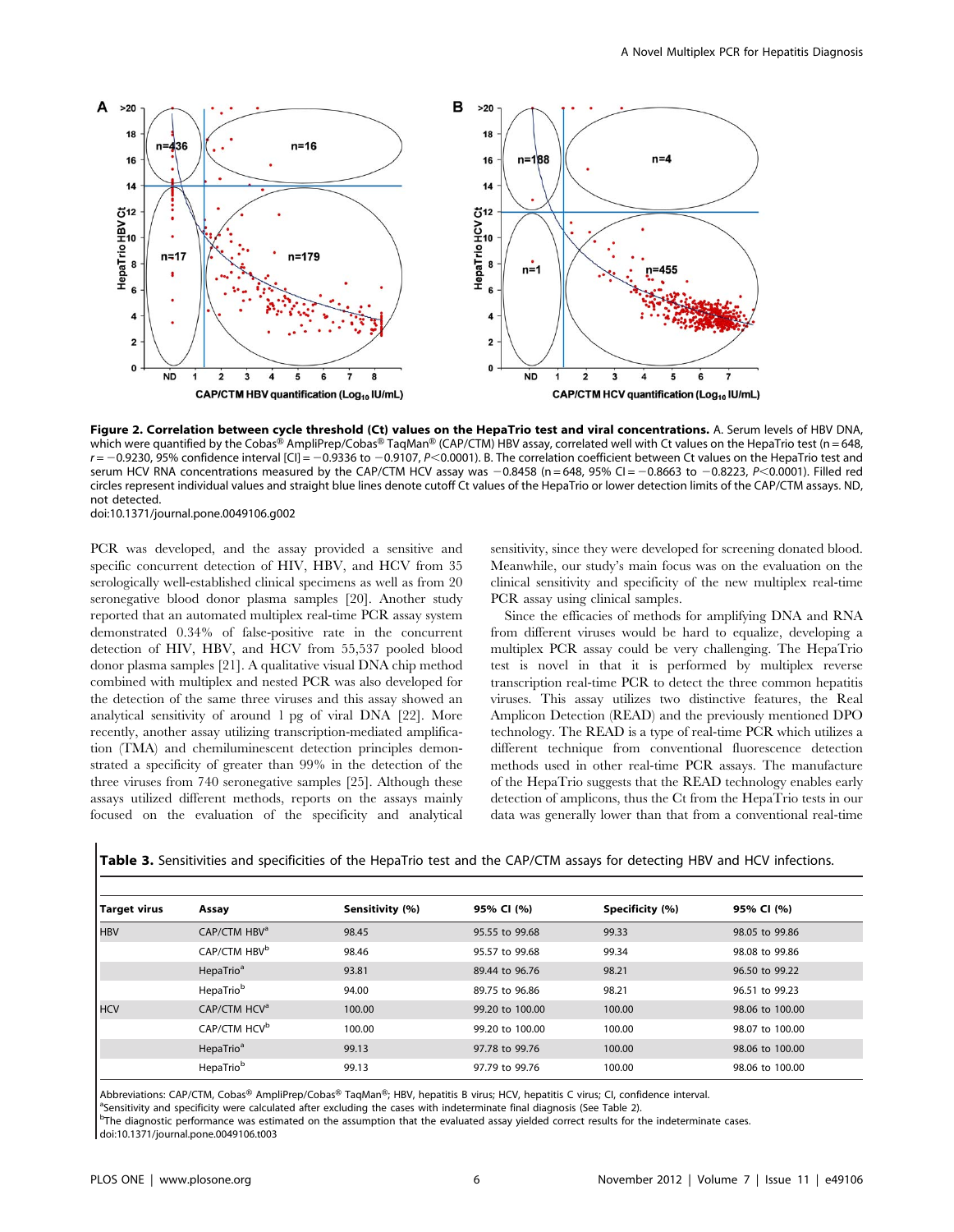Table 4. Summary of HBV and HCV coinfection cases detected by the HepaTrio and/or the CAP/CTM assays.

|                              |                       |            | <b>CAP/CTM</b>  | HepaTrio               |             |                 | Serologic tests <sup>a</sup> |               |                           |           |                       | <b>PCR</b> <sup>b</sup> |            |     | <b>Final diagnosis</b> |                            |
|------------------------------|-----------------------|------------|-----------------|------------------------|-------------|-----------------|------------------------------|---------------|---------------------------|-----------|-----------------------|-------------------------|------------|-----|------------------------|----------------------------|
| l Coinfection<br>detected by | $N$ $(%)$ of<br>cases | <b>HBV</b> |                 | <b>HCV HBV HCV HAV</b> |             | <b>HepaTrio</b> | <b>HBsAg</b>                 |               | Anti-HBc Anti-HBs HCV IgM |           | <b>Anti- Anti-HAV</b> | <b>HBV</b>              | <b>HCV</b> |     |                        | <b>HBV HCV Coinfection</b> |
| HepaTrio alone               | 3(0.46)               | Neg        | Pos             | Pos                    | Pos         | Neg             | Neg                          | Pos           | Neg                       | Pos       | Neg or NT             | Pos                     | Pos        | Pos | Pos                    | Yes                        |
|                              | 7(1.08)               | Neg        | Pos             | Pos Pos                |             | Nea             | <b>Neg</b>                   | Pos or NT Pos |                           | Pos       | Neg or NT             | <b>Neg</b> Pos          |            | Neg | Pos                    | No.                        |
|                              | 1(0.15)               | Pos        | Neg             | Pos Pos                |             | Nea             | Pos                          | Pos           | Nea                       | <b>NT</b> | NT                    | Pos                     | <b>NT</b>  | Pos | Ind                    | Ind                        |
|                              | 6(0.93)               | Neg        | Pos             |                        | Pos Pos Neg |                 | Neg or NT                    | <b>NT</b>     | Pos or NT                 | Pos       | Neg or NT             | <b>NT</b>               | Pos        | Ind | Pos                    | Ind                        |
| CAP/CTM alone                | 1(0.15)               |            | Pos Pos         | Neg                    | Pos         | Neg             | Neg                          | Pos           | Neg                       | Pos       | NT                    | Pos                     | Pos        | Pos | Pos                    | Yes                        |
|                              | 2(0.31)               |            | Pos Pos         | Neg                    | Pos         | <b>Neg</b>      | <b>Neg</b>                   | Pos           | Pos                       | Pos       | Neg or NT             | <b>Neg</b> Pos          |            | Neg | Pos                    | No.                        |
|                              | 1(0.15)               |            | Pos Pos         | Neg                    | Pos         | Neg             | <b>NT</b>                    | <b>NT</b>     | <b>NT</b>                 | Pos       | <b>NT</b>             | NT                      | Pos        | Ind | Pos                    | Ind                        |
| <b>Both</b>                  | 3(0.46)               |            | Pos Pos Pos Pos |                        |             | Nea             | Pos                          | Pos           | <b>Neg</b>                | Pos       | <b>NT</b>             | <b>Pos</b>              | Pos        | Pos | Pos                    | Yes                        |
|                              | (0.15)                |            | Pos Pos Pos Pos |                        |             | Neg             | Neg                          | <b>NT</b>     | Neg                       | Pos       | NT                    | NT                      | Pos        | Ind | Pos                    | Ind                        |

Abbreviations: HBV, hepatitis B virus; HCV, hepatitis C virus; CAP/CTM, Cobas® AmpliPrep/Cobas® TaqMan®; HAV, hepatitis A virus; PCR, polymerase chain reaction; Pos, positive; Neg, negative; NT, not tested; Ind, indeterminate.

<sup>a</sup>Serologic test results between one month before and after sample collection were referenced when the results were consistent at two or more separated time points.<br>PEollowein CAR/CTM HRV or HCV tests within a month <sup>b</sup>Follow-up CAP/CTM HBV or HCV tests within a month.

doi:10.1371/journal.pone.0049106.t004

PCR. However, detailed principle of the READ is undisclosed by the manufacturer.

Meanwhile, the HepaTrio demonstrated well-agreed results with those by widely used CAP/CTM assays, especially for the detection of HCV RNA. This test also showed sensitivity and specificity greater than 99.0% for detecting HCV infection from patients suspected of having acute hepatitis, and the test yielded positive results for HAV RNA in anti-HAV IgM-positive samples. The sensitivity of the HepaTrio test for HBV infection from the same subjects was 93.8%, and thus improvement is required. Interestingly, the Ct with the HepaTrio test correlated well with the viral load. Therefore, the Ct of this assay may be used as a proxy for viral load when quantitative PCR tests are not available.

Together with the ability to detect three hepatitis viruses concurrently, the HepaTrio test is advantageous in that the minimum amount of sample required per test is as small as  $500 \mu L$ . The minimum sample volumes required for the CAP/ CTM HBV test v2.0 and the CAP/CTM HCV test,

Table 5. Diagnostic performance of the HepaTrio test for detecting HBV and HCV infections from a total of 100 hemodialysis patients.

| Parameter                               | <b>HBV</b>            | <b>HCV</b>            |
|-----------------------------------------|-----------------------|-----------------------|
| Prevalence (%)                          | 3.0                   | 6.0                   |
| Sensitivity (%) <sup>a</sup>            | 100.0 (29.2 to 100.0) | 83.3 (35.9 to 99.6)   |
| Specificity (%) <sup>a</sup>            | 92.8 (85.7 to 97.0)   | 100.0 (96.2 to 100.0) |
| PPV $(%)^a$                             | 30.0 (6.7 to 65.2)    | 100.0 (47.8 to 100.0) |
| NPV $(%)a$                              | 100.0 (96.0 to 100.0) | 98.9 (94.3 to 100.0)  |
| Correct classification (%) <sup>a</sup> | 93.0 (86.1 to 97.1)   | 99.0 (94.6 to 100.0)  |
| Misclassification (%) <sup>a</sup>      | 7.0 (2.9 to 13.9)     | $1.0$ (0.0 to 5.4)    |
| Positive LR                             | 13.86                 | $\infty$              |
| <b>Negative LR</b>                      | 0.00                  | 0.17                  |

Abbreviations: HBV, hepatitis B virus; HCV, hepatitis C virus; PPV, positive predictive value; NPV, negative predictive value; LR, likelihood ratio. a Data are shown as % (95% confidence interval). doi:10.1371/journal.pone.0049106.t005

respectively, are  $500 \mu L$  and  $850 \mu L$ , excluding the dead volume. Hence, about three times more quantity of sample is needed for the CAP/CTM assays than for the HepaTrio test when testing for both HBV and HCV. However, the CAP/ CTM tests still have the advantage of quantitative determination of viral nucleic acids.

In our results for HBV, the median Ct of the eight (1.2% among all cases) HepaTrio false-positive cases was 13.15 (first to third quartiles, 12.55 to 13.45; cutoff, 14.0), and all of these cases were HCV infection with a median HCV RNA level of  $1.06\times10^5$  IU/ mL. Thus, a Ct for HBV DNA around the cutoff could be falsepositives, and these may be due to interference in the detection of signals from different fluorophores or from cross-reaction during the amplification of nucleic acids. Both possible causes could be an inherent limitation of a multiplex assay, and need to be resolved. Although we could not obtain more detailed information on the above-mentioned READ technology because the manufacturer has not made this information public, it is also a real-time PCR principle and we expect that this technology can be technically improved more by further researches.

The median Ct from the HepaTrio test for the 12 (1.9% among all) HBV false-negative cases was 17.23 (first to third quartiles, 15.35 to 19.70), and the median HBV DNA level in these cases was 107 IU/mL (first to third quartiles, 50.6 to 714 IU/mL). There were also four (0.6% among all) HCV false-negative cases with the HepaTrio test. The median HCV RNA concentration in those four cases was 126 IU/mL. Therefore, the false-negative results on the HepaTrio test could be due to the lower analytical sensitivity of this assay compared to that of the CAP/CTM assays. The lower limits of detection (LOD) suggested by the manufacturer are 20 IU/mL for HBV and 30 IU/mL for HCV, which are similar or a little higher compared to those of the CAP/CTM assays. Considering the low virus levels in those false-negative cases, the HepaTrio was able to detect most of cases with high or usual viral loads, thus this assay may have good sensitivity when assaying samples from typical hepatitis patients. However, specimens with various concentrations of HBV or HCV can be encountered in a clinical laboratory, thus the HepaTrio test would be more useful when the analytical sensitivity for detecting HBV DNA is improved.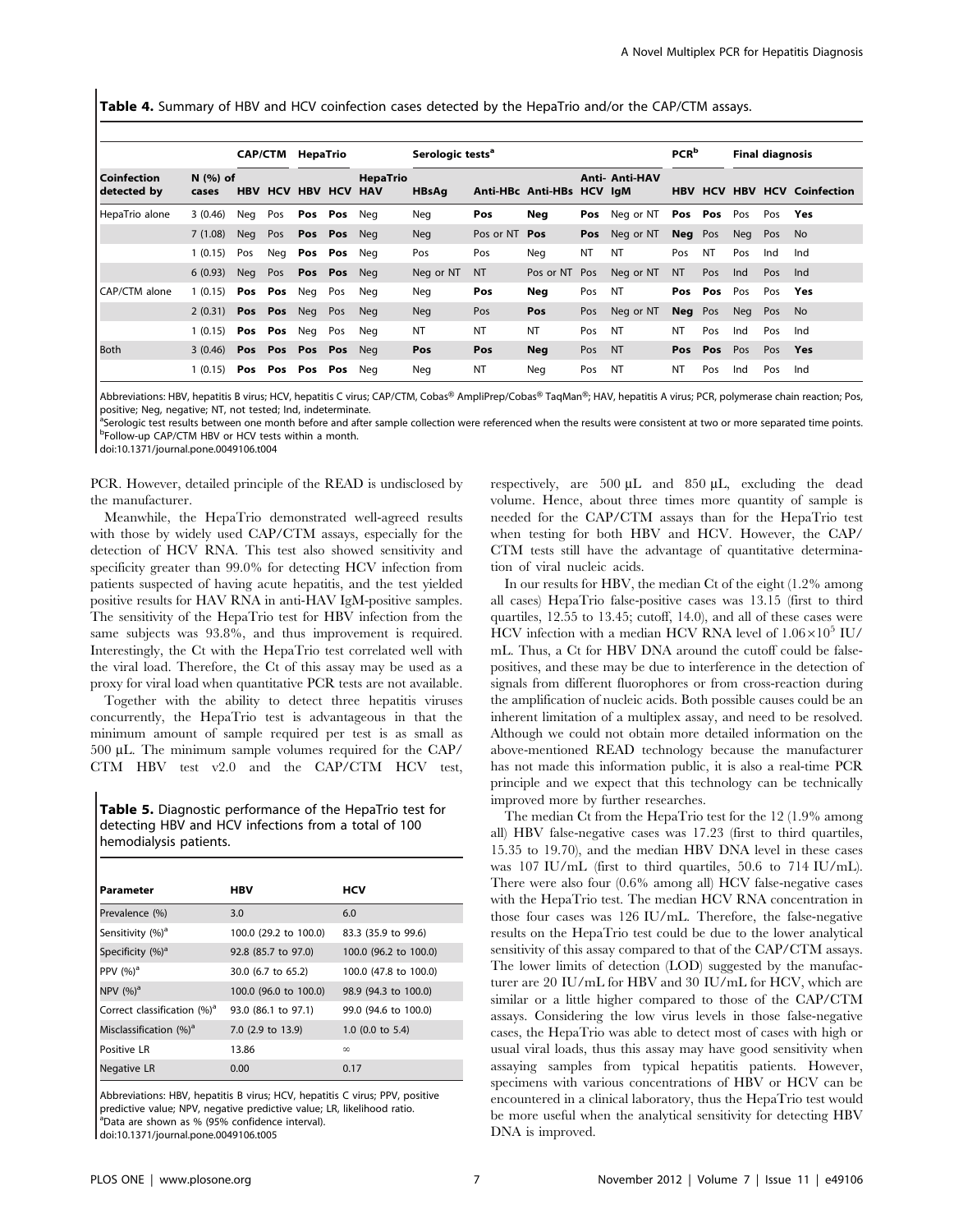In this study, a total of seven HBV and HCV coinfection cases were found by both or either the HepaTrio test and the CAP/ CTM assays, and thus the HBV and HCV coinfection rate in our population was 1.1%, which is lower than that reported by some previous studies [9–11]. These differences are likely the result of differences in the populations and in the methods utilized for detecting coinfection between the studies. In our seven coinfection cases, the median serum level of HBV DNA was  $5.28\times10^2$  IU/ mL and that of HCV RNA was  $4.67 \times 10^4$  IU/mL. Therefore, most HBV and HCV coinfection cases seem to be caused by acute HCV superinfection in chronic HBV carriers since Korea has a high prevalence of chronic hepatitis B. In contrast to our results, a previous study reported 40 cases of fulminant/subfulminant hepatitis, five (12.5%) of which were acute coinfection with HBV and HCV, and three (7.5%) had HCV superinfection [26]. Another study also reported a higher acute coinfection rate (9.4%) than HCV superinfection rate (3.1%) of chronic hepatitis B among 25 patients with fulminant/subfulminant hepatitis [27]. True diagnoses for nine cases in the present study, in which both HBV and HCV were positive by the HepaTrio test and/or the CAP/ CTM assays, could not be identified because of insufficient evidence. Thus, the HBV and HCV coinfection rate in our population might actually be higher than indicated by our results.

The HepaTrio test showed high sensitivity and NPV for detecting HBV infection as well as high specificity and PPV for the diagnosis of HCV infection in an independent high-risk population. However, PPV for HBV infection was low likely due to the low prevalence (3.0%) of HBV infection in the evaluated population and relatively small size of the population as well as the false-positive results. Although PPV is not intrinsic to the test and depends on the prevalence of a target disease, the current version of the HepaTrio test would need to be improved especially for the detection of HBV when the test is intended to be used as a tool for screening hepatitis. A recent study on 353 hemodialysis patients also reported similar prevalence of HBV or HCV infection (4.5% and 8.5%, respectively) [28]. Further largescale studies with high-risk subjects are needed to confirm the usefulness of the HepaTrio test in the population screening setting.

#### References

- 1. World Health Organization Global Alert and Response (GAR). Hepatitis B. Fact sheet  $N^{\circ}204$ .
- 2. World Health Organization Global Alert and Response (GAR). Hepatitis C. Fact sheet N°164.
- 3. World Health Organization Global Alert and Response (GAR). Hepatitis A. Fact sheet  $\mathrm{N}^\circ 328.$
- 4. Armstrong GL, Wasley A, Simard EP, McQuillan GM, Kuhnert WL, et al. (2006) The prevalence of hepatitis C virus infection in the United States, 1999 through 2002. Ann Intern Med 144: 705–714.
- 5. Suh DJ, Jeong SH (2006) Current status of hepatitis C virus infection in Korea. Intervirology 49: 70–75.
- 6. Shin A, Park S, Shin HR, Park EH, Park SK, et al. (2011) Population attributable fraction of infection-related cancers in Korea. Ann Oncol 22: 1435– 1442.
- 7. Ohishi W, Chayama K (2012) Treatment of chronic hepatitis B with nucleos(t)ide analogues. Hepatol Res 42: 219–225.
- 8. Jesudian AB, Gambarin-Gelwan M, Jacobson IM (2012) Advances in the treatment of hepatitis C virus infection. Gastroenterol Hepatol (N Y) 8: 91–101.
- 9. Liaw YF (1995) Role of hepatitis C virus in dual and triple hepatitis virus infection. Hepatology 22: 1101–1108.
- 10. Gaeta GB, Stornaiuolo G, Precone DF, Lobello S, Chiaramonte M, et al. (2003) Epidemiological and clinical burden of chronic hepatitis B virus/hepatitis C virus infection. A multicenter Italian study. J Hepatol 39: 1036–1041.
- 11. Semnani S, Roshandel G, Abdolahi N, Besharat S, Keshtkar AA, et al. (2007) Hepatitis B/C virus co-infection in Iran: a seroepidemiological study. Turk J Gastroenterol 18: 20–21.
- 12. Alter MJ, Kruszon-Moran D, Nainan OV, McQuillan GM, Gao F, et al. (1999) The prevalence of hepatitis C virus infection in the United States, 1988 through 1994. N Engl J Med 341: 556–562.

In addition, considering diagnostic accuracy as well as costeffectiveness, studies on the advantages of the multiplex PCR assay over the widely used serologic tests for the diagnosis of hepatitis would also be necessary.

Results from an assay detecting viruses could be affected by the genotypes of the viruses. Although the genotypes of the detected HBV were not further identified, the most prevalent HBV genotype in Korea was C2, which accounted for 98.1% of the total HBV cases in a recent domestic study [29]. Similar to our data on the HCV genotypes, genotypes 1b and 2a were the two most common types of HCV in a previous study, accounting for virtually equal proportions, and other genotypes were extremely rare [30]. Therefore, our data could be regarded as obtained from the HBV genotype C and HCV genotypes 1 and 2. Further evaluation with genotype-determined cases may be helpful for assessing the clinical performance of the HepaTrio test according to the HBV and HCV genotypes.

In our pilot study, the HepaTrio qualitative real-time PCR test demonstrated good clinical performance for the concurrent detection of the three hepatitis viruses, and results from the HepaTrio test agreed well with those of the widely used CAP/ CTM quantitative HBV and HCV assays, although this new assay would require improvement in the detection of HBV infections. This test would be used as an ancillary tool for the diagnosis of hepatitis when a patient is suspected to having hepatitis rather than as a screening test. As a multiplex assay, the usefulness of this new test also would need to be further evaluated by comparing its cost-effectiveness and diagnostic performance with those of serologic tests in the concurrent screening of acute hepatitis A, B and C.

#### Author Contributions

Conceived and designed the experiments: HSK YP. Performed the experiments: YP DHS MJL YC. Analyzed the data: YP BSK KHC. Contributed reagents/materials/analysis tools: HSK YP BSK KHC. Wrote the paper: YP HSK.

- 13. Park Y, Lee JH, Kim BS, Kim do Y, Han KH, et al. (2010) New automated hepatitis C virus (HCV) core antigen assay as an alternative to real-time PCR for HCV RNA quantification. J Clin Microbiol 48: 2253–2256.
- 14. Liaw YF (2011) Clinical utility of hepatitis B surface antigen quantitation in patients with chronic hepatitis B: A review. Hepatology 54: E1–9.
- 15. Thompson AJ, Nguyen T, Iser D, Ayres A, Jackson K, et al. (2010) Serum hepatitis B surface antigen and hepatitis B e antigen titers: disease phase influences correlation with viral load and intrahepatic hepatitis B virus markers. Hepatology 51: 1933–1944.
- 16. Suzuki F, Miyakoshi H, Kobayashi M, Kumada H (2009) Correlation between serum hepatitis B virus core-related antigen and intrahepatic covalently closed circular DNA in chronic hepatitis B patients. J Med Virol 81: 27–33.
- 17. Chun JY, Kim KJ, Hwang IT, Kim YJ, Lee DH, et al. (2007) Dual priming oligonucleotide system for the multiplex detection of respiratory viruses and SNP genotyping of CYP2C19 gene. Nucleic Acids Res 35: e40.
- 18. Woo HY, Park H, Kim BI, Jeon WK, Kim YJ (2008) Evaluation of dual priming oligonucleotide-based multiplex PCR for detection of HBV YMDD mutants. Arch Virol 153: 2019–2025.
- 19. Clinical and Laboratory Standards Institute (2008) User Protocol for Evaluation of Qualitative Test Performance; Approved Guideline–Second Edition. CLSI document EP12-A2. Wayne, PA: Clinical and Laboratory Standards Institute.
- 20. Defoort JP, Martin M, Casano B, Prato S, Camilla C, et al. (2000) Simultaneous detection of multiplex-amplified human immunodeficiency virus type 1 RNA, hepatitis C virus RNA, and hepatitis B virus DNA using a flow cytometer microsphere-based hybridization assay. J Clin Microbiol 38: 1066–1071.
- 21. Meng Q, Wong C, Rangachari A, Tamatsukuri S, Sasaki M, et al. (2001) Automated multiplex assay system for simultaneous detection of hepatitis B virus DNA, hepatitis C virus RNA, and human immunodeficiency virus type 1 RNA. J Clin Microbiol 39: 2937–2945.